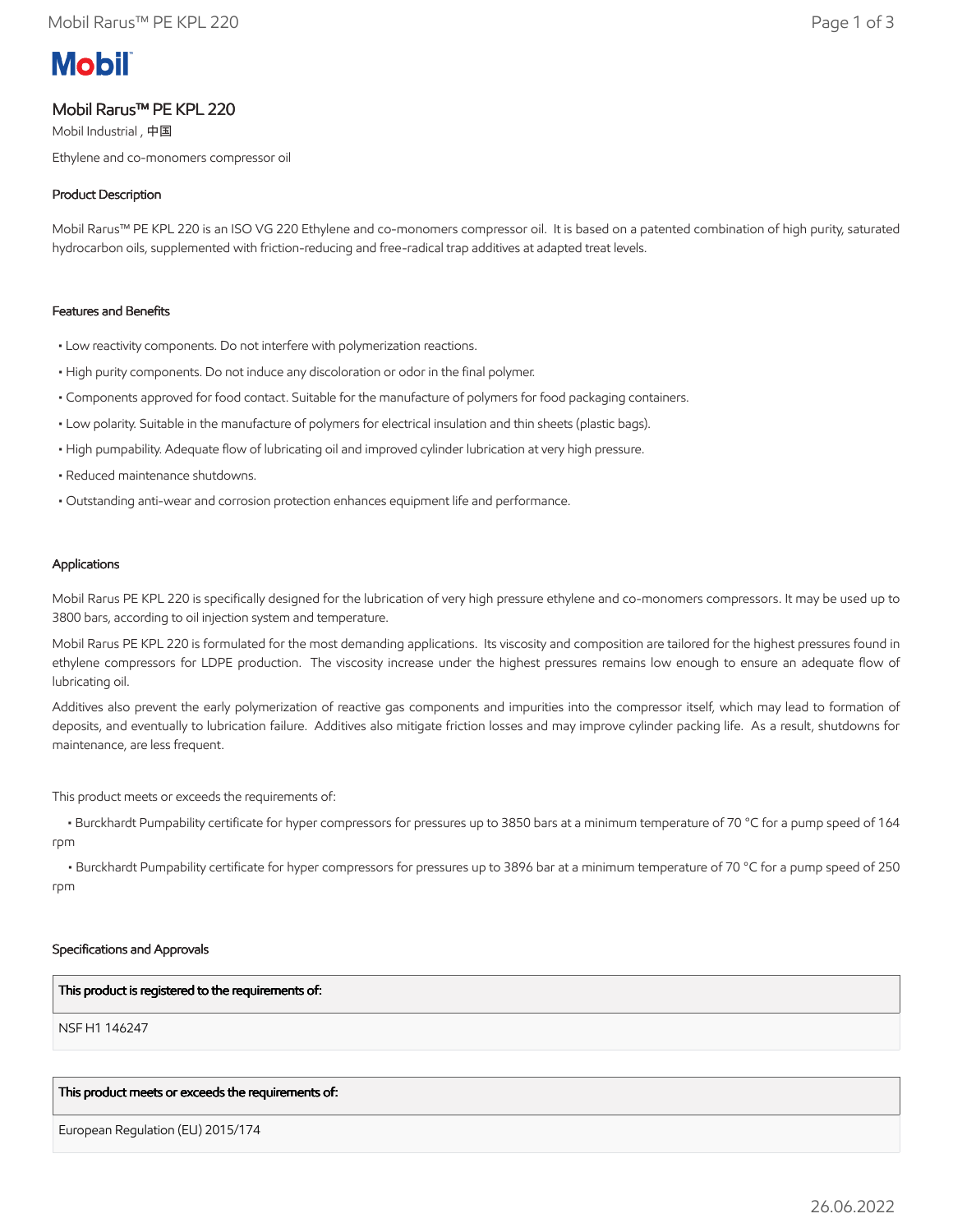| This product meets or exceeds the requirements of: |
|----------------------------------------------------|
| US Pharmacopeia <661> (vol. 1,                     |
| FDA 21 CFR 177.1520                                |
| FDA 21 CFR 178.3570                                |
| Burckhardt VSB 1001180                             |

#### Properties and Specifications

| Property                                      |                |
|-----------------------------------------------|----------------|
| Grade                                         | <b>ISO 220</b> |
| Density @ 15 C, kg/l, ASTM D4052              | 874            |
| Kinematic Viscosity @ 40 C, mm2/s, ASTM D445  | 210            |
| Saybolt Color, ASTM D156                      | $+30$          |
| Flash Point, Cleveland Open Cup, °C, ASTM D92 | 270            |
| Pour Point, °C, ASTM D97                      | $-12$          |
| Total Acid Number, mgKOH/g, ASTM D664         | 0.5            |
| Water Content, max ppm, ASTM D6304            | < 100          |

#### Health and safety

Health and Safety recommendations for this product can be found on the Material Safety Data Sheet (MSDS) @ [http://www.msds.exxonmobil.com/psims](http://www.msds.exxonmobil.com/psims/psims.aspx) /psims.aspx

All trademarks used herein are trademarks or registered trademarks of Exxon Mobil Corporation or one of its subsidiaries unless indicated otherwise.

09-2021 ExxonMobil (China) Investment Co. Ltd 17th Floor, Metro Tower 30 Tian Yao Qiao Road Shanghai 2000030 China

### +86 21 24076000 [http://www.exxonmobil.com](http://www.exxonmobil.com/)

Typical Properties are typical of those obtained with normal production tolerance and do not constitute a specification. Variations that do not affect product performance are to be expected during normal manufacture and at different blending locations. The information contained herein is subject to change without notice. All products may not be available locally. For more information, contact your local ExxonMobil contact or visit [www.exxonmobil.com](http://www.exxonmobil.com/)

ExxonMobil is comprised of numerous affiliates and subsidiaries, many with names that include Esso, Mobil, or ExxonMobil. Nothing in this document is intended to override or supersede the corporate separateness of local entities. Responsibility for local action and accountability remains with the local ExxonMobil-affiliate entities.